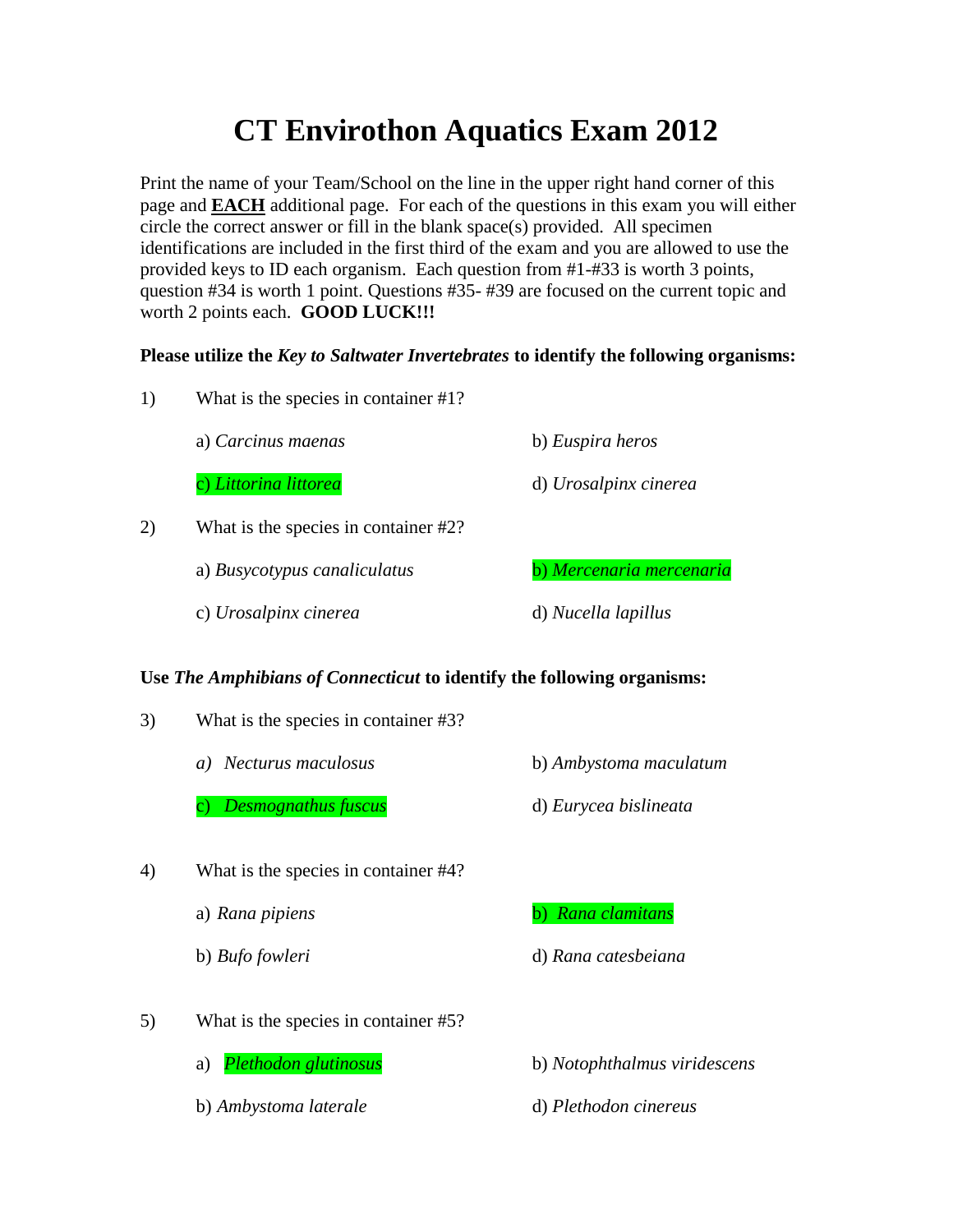### **Use the** *Connecticut Fish Key* **to identify the following organisms:**

| 6) | What species is in container #6?                                                                                                                                     |                            |  |
|----|----------------------------------------------------------------------------------------------------------------------------------------------------------------------|----------------------------|--|
|    | a) Micropterus salmoides                                                                                                                                             | b) Cottidae                |  |
|    | c) <i>Esox americanus</i>                                                                                                                                            | d) Anguilla rostrata       |  |
| 7) | What species is in container #7?                                                                                                                                     |                            |  |
|    | a) Pseudopleuronectes americanus                                                                                                                                     | b) Notemigonus crysoleucas |  |
|    | c) Esox niger                                                                                                                                                        | d) Catostomus commersoni   |  |
|    | $\blacksquare$<br>$\mathbf{r}$ $\mathbf{r}$ $\mathbf{r}$ $\mathbf{r}$<br>$\mathcal{L} \cap \mathcal{L} \cap \mathcal{L}$ . The set of $\mathcal{L} \cap \mathcal{L}$ |                            |  |

## **Use the** *Freshwater Mussels of CT Guide* **for the following shell:**

| 8) | What species is the shell #8? |                         |  |
|----|-------------------------------|-------------------------|--|
|    | a) Anodonta implicata         | b) Dreissena polymorpha |  |
|    | c) Alasmidonta undulata       | d) Ligumia nasuta       |  |

### **Use the** *Guide to Riffle Dwelling Macroinvertebrates* **for the following organisms:**

| 9)  | What is the family in vial $#9$ ? |                |  |
|-----|-----------------------------------|----------------|--|
|     | a) Gomphidae                      | b) Corydalidae |  |
|     | c) Perlidae                       | d) Tipulidae   |  |
| 10) | What is the family in vial #10?   |                |  |
|     | a) Perlidae                       | b) Psephenidae |  |
|     | c) Pyralidae                      | d) Decapoda    |  |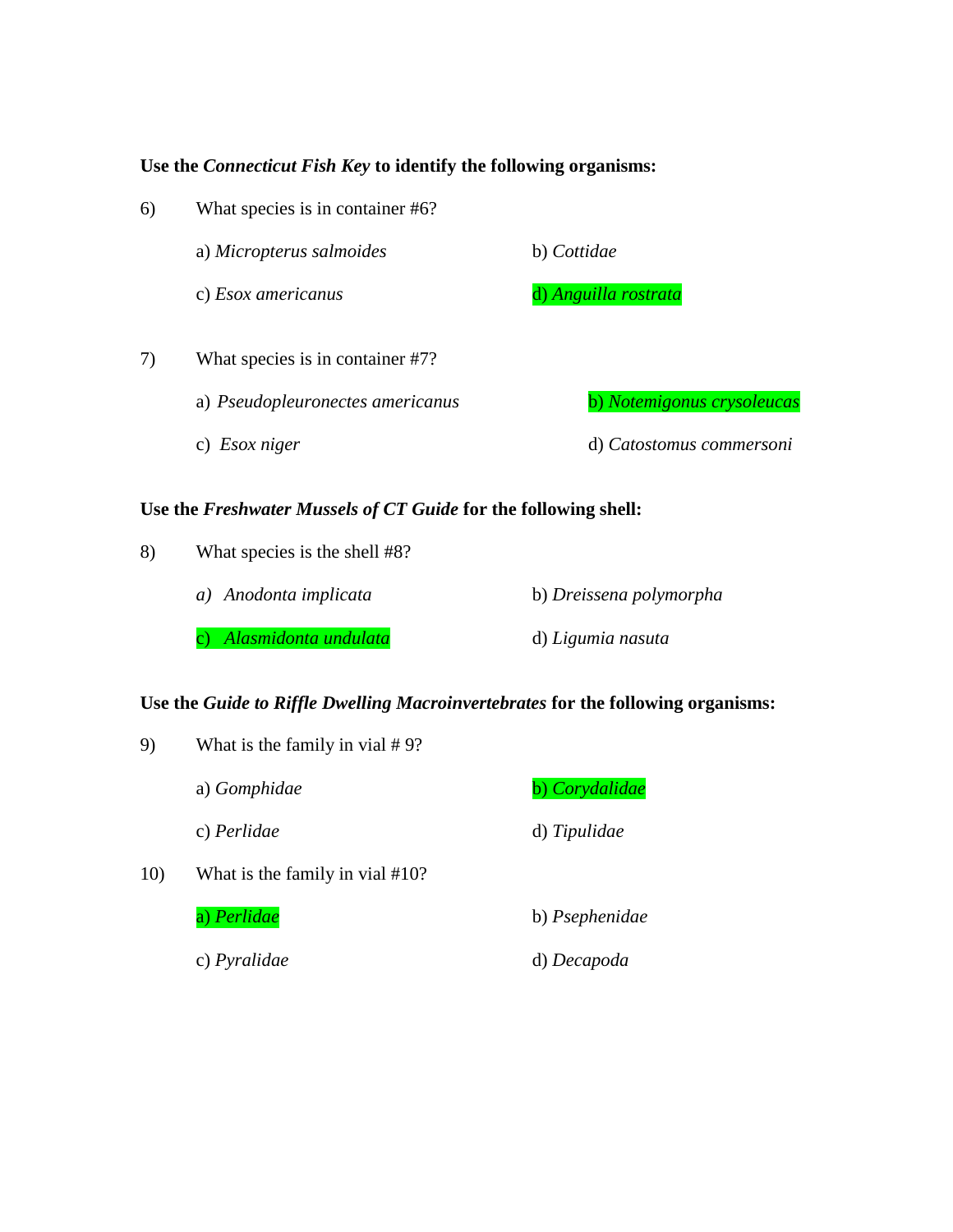### **Use the** *Invasive Aquatic Plants in CT Guide* **for the following plant:**

11) What is the plant in container #11?

| a) Myriophyllum heterophyllum           | b) Najas minor           |
|-----------------------------------------|--------------------------|
| c) Hydrilla verticillata                | d) Myriophyllum spicatum |
| 12) What is the plant in container #12? |                          |
| b) Egeria densa                         | b) Trapa natans          |

c) *Potamogeton crispus* d) *Myriophyllum aquaticum*

**For the remaining questions on the exam, no ID guides or other reference materials may be used, unless indicated. All questions come directly from the materials posted on the CT Envirothon website and are referenced for your future learning. Please ask station leaders if you have any specific questions as you work through the exam.**

- 13) Which of the following nonpoint source pollutants carried in stormwater runoff contributes excessive amounts of nitrogen to water bodies?
	- a.) road salt b.) gasoline and motor oil c.) pesticides d.) fertilizer
- 14) "Which of these amphibian species is considered Endangered by the State of Connecticut? (*The Amphibians of Connecticut*)

a) *Bufo fowleri* b) *Scaphiopus holbrooki* c) *Eurycea bislineata* d) *Ambystoma opacum*

15) The diagram below depicts which form of aquatic plant leaf structure? *(Invasive Aquatic Plants in Connecticut Presentation 2012)*

a) Alternate b) Simple c) Opposite d) Whorled

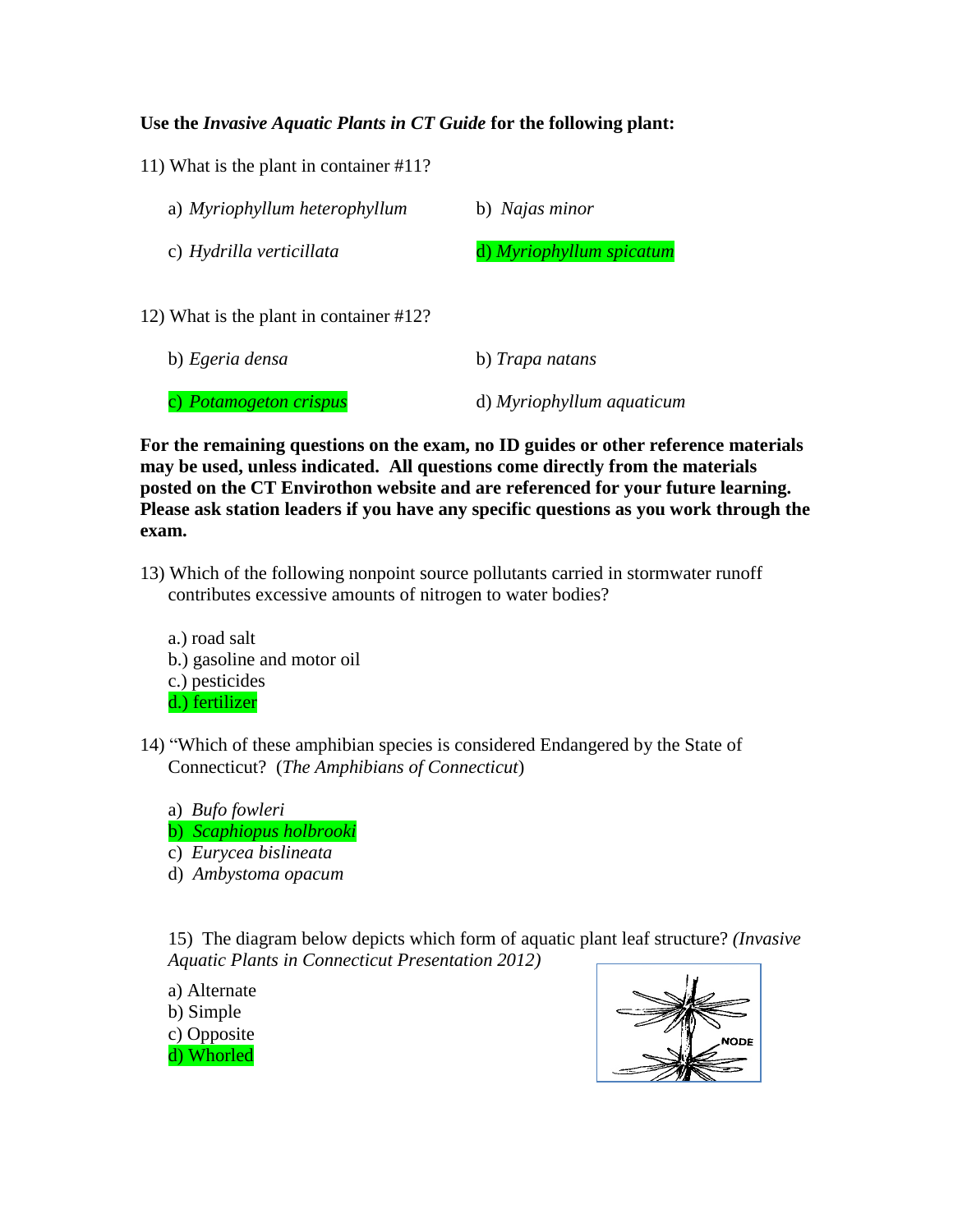

16) To calculate the proper size of a rain garden prior to installation, you must calculate roof area, % of roof drained by each downspout, and then divide the % of roof for each garden by 6. What is the appropriate sized rain garden in the following example? *(UCONN rain garden brochure pg 6)* 

| a)            | $100$ sq ft  |
|---------------|--------------|
| b)            | $200$ sq ft  |
| $\mathbf{c})$ | $500$ sq ft  |
| d)            | $1000$ sq ft |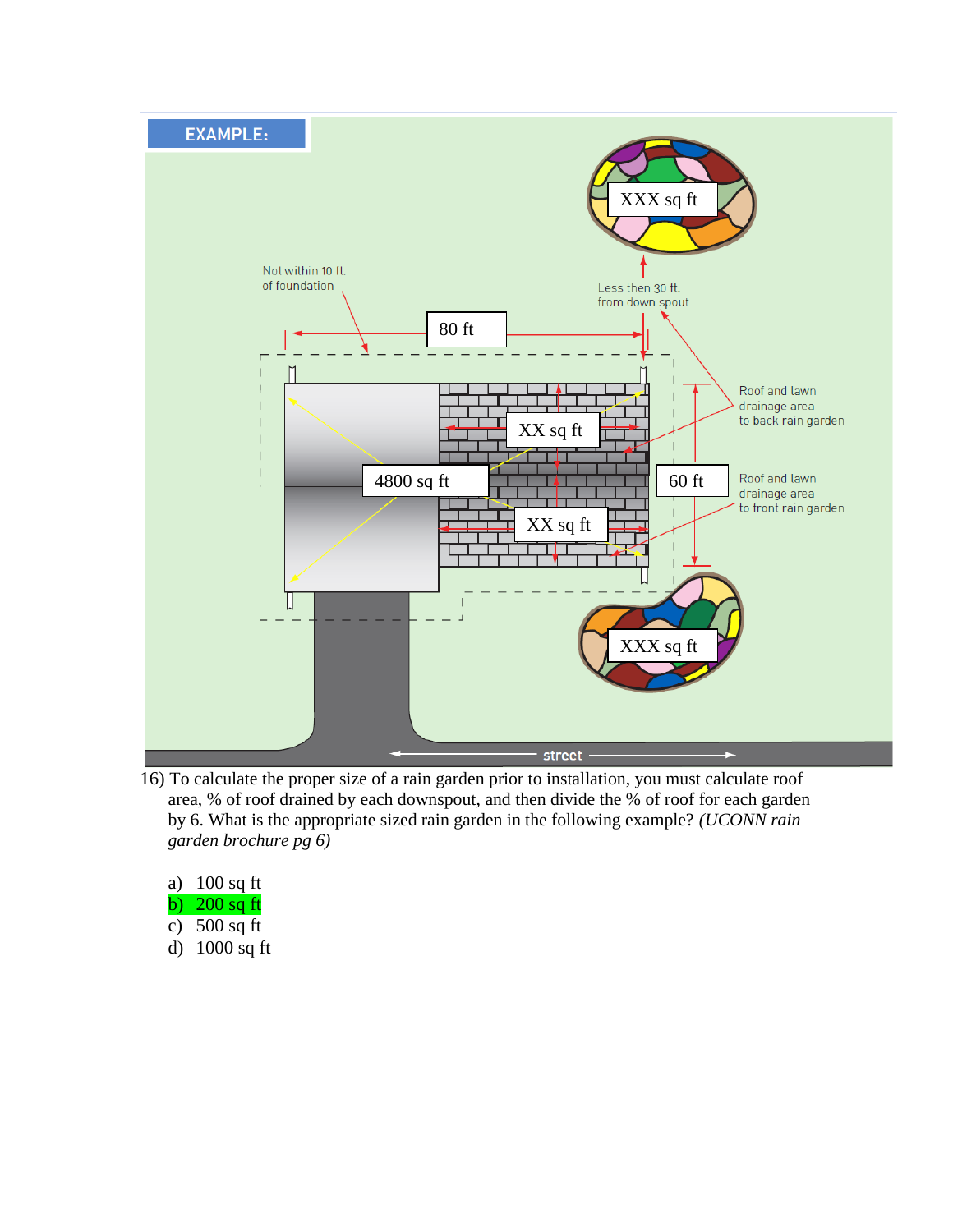- 17) The owner you designed the rain garden for is concerned that the standing water will create mosquito issues. What is your response? (*UCONN rain garden brochure pg 3)*
	- a) Recommend use of pesticides to reduce mosquito breeding.
	- b) Mosquitoes are better than non-point source pollution.
	- c) If the rain garden is designed properly it will only hold water for up to 6 hours after a rain event, therefore mosquitoes will not be an issue.
	- d) Amphibian breeding in the rain garden will reduce mosquito populations naturally.
- 18) What is a major cause of extinction of amphibian species in Connecticut? *(The Amphibians of Connecticut, pg 2)*
	- a) Habitat destruction
	- b) Invasive species
	- c) Warming climate
	- d) Unknown cause
- 19) Which is NOT a reason benthic macroinvertebrates are considered a valuable tool for water quality studies? *(Macro Guide, pg 3)*
	- a) They are not very mobile and cannot avoid pollution.
	- b) They can accumulate toxic substances in their bodies.
	- c) They serve as prey for many more mobile organisms.
	- d) They have long life spans lasting several years.
- 20) What is the definition of a "run" habitat? *(River Watch Macro Guide, pg 12)*
	- a) Deep, intermediate/slow moving sandy and gravelly bottom area.
	- b) Deep, slow moving muddy-bottom area.
	- c) Shallow, fast-moving, rocky-bottom area.
	- d) Dry area, only wet during rain events.
- 21) The Aquatics station leaders have to dispose of the invasive aquatic plant specimens we are using for the Envirothon event. Which is the **BEST** method of disposal? *(Invasive Aquatic Plants in Connecticut Presentation 2012)*
	- a) Throw them in the pond next to the station setup.
	- b) Let them dry in the zip lock back and throw them away.
	- c) Flush them down the toilet.
	- d) Put them in our fish tank.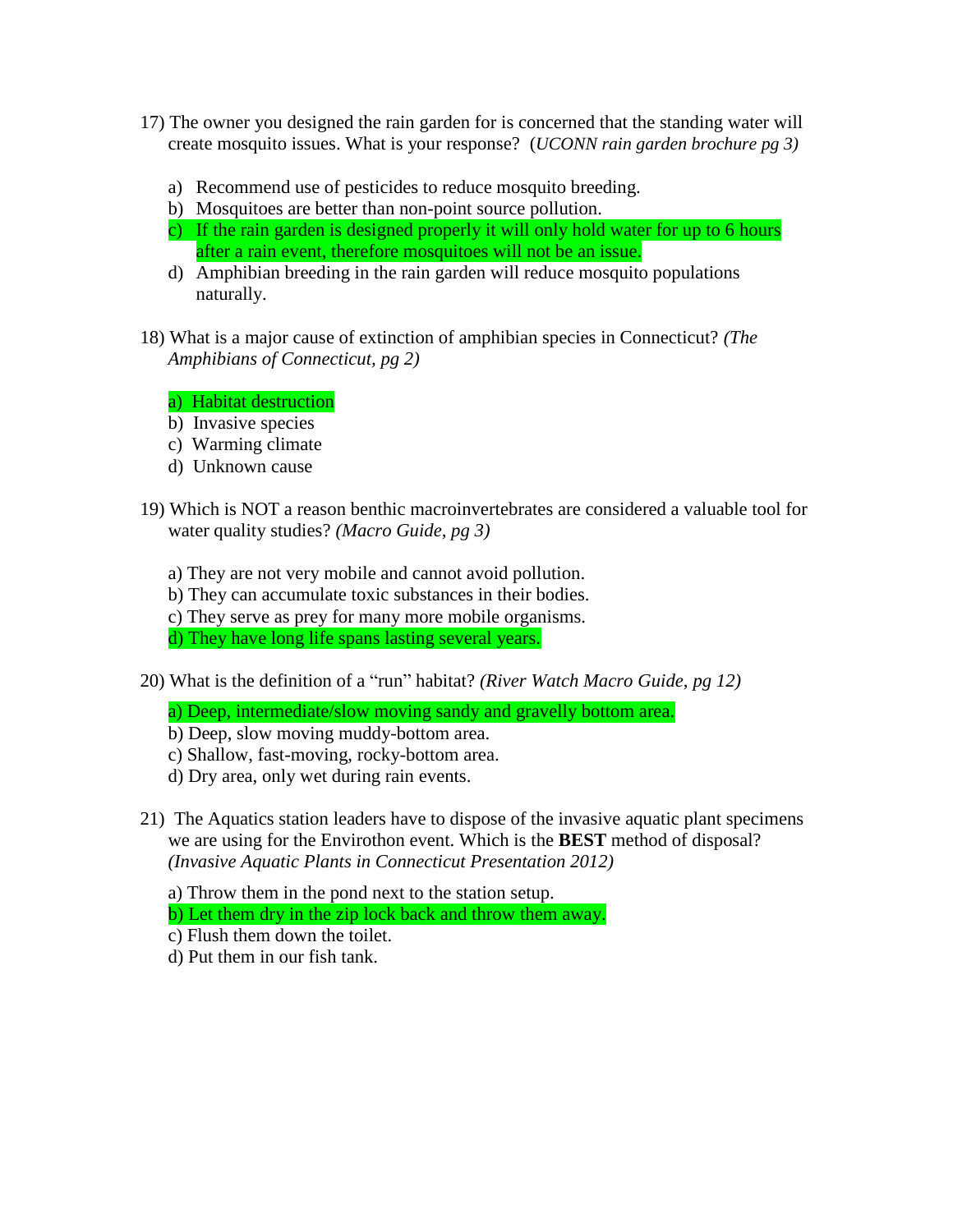

-evaporation -condensation What are the components of the hydrologic cycle? Please choose the correct terms directly from the options listed in the adjacent text box. Not all choices will be used. *(Watershed Presentation 2012)*

|                      |           | $-cv$ application $-cv$ and $c$ is a contract on $c$ |
|----------------------|-----------|------------------------------------------------------|
| 22)<br>Evaporation   |           | -consumption -discharge                              |
| 23)<br>Precipitation | -recharge | -infiltration                                        |
| 24)<br>Infiltration  | -storage  | -precipitation                                       |

- 25) The invasive algae *Grateloupia turuturu* is native to \_\_\_ *(Red Algae Invasion, pg 1)*
	- a) Alaska
	- b) Asian Pacific
	- c) Caribbean
	- d) South American Pacific
- 26) Due to impervious surfaces like pavement and rooftops, a typical city block generates more than <u>times more runoff</u> than a woodland area of the same size. *(USEPA NPS Urban Fact Sheet, pg 1)*
	- a) 2 b) 5 c)  $10$ d) 100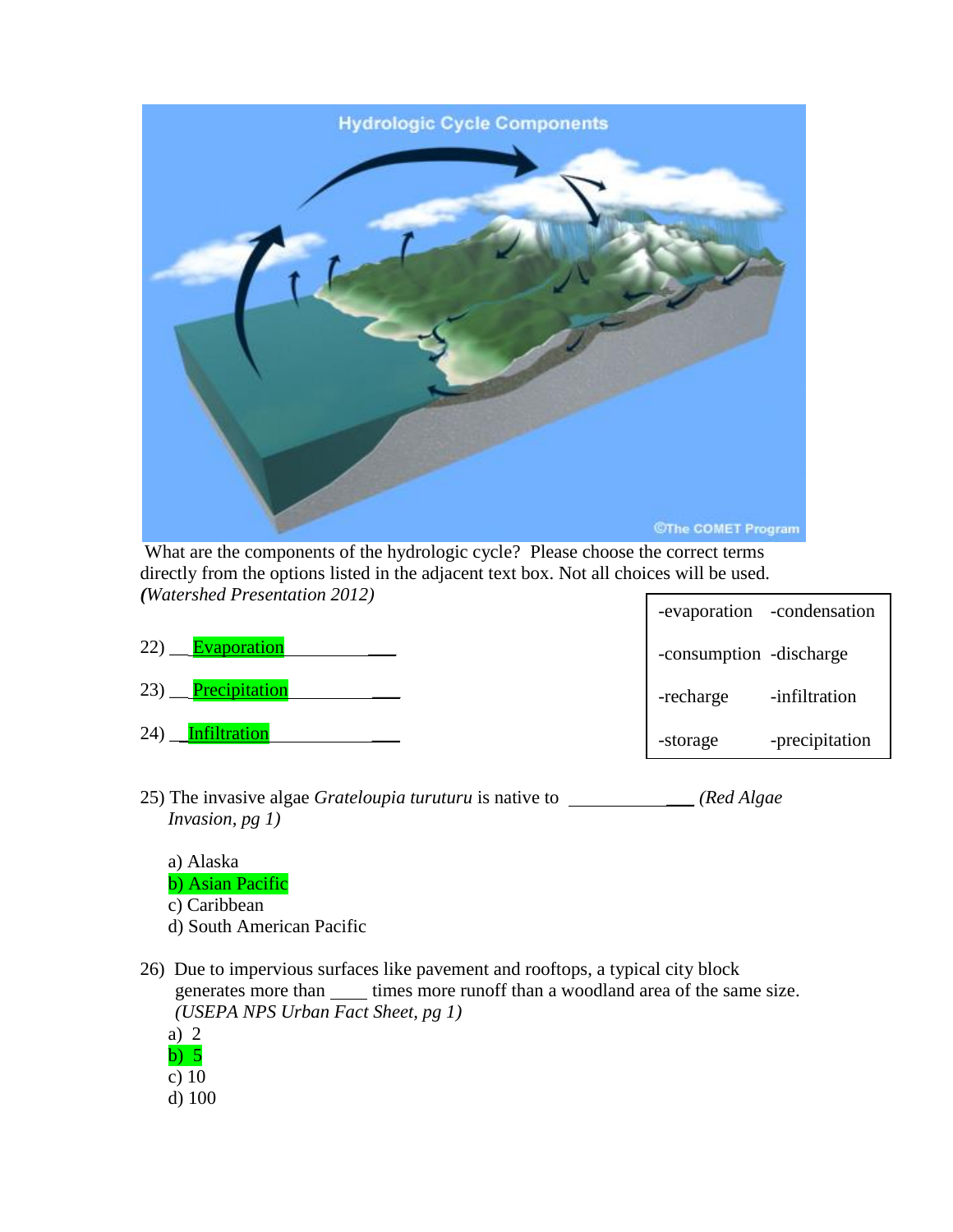### **Use the Figure to the right to answer questions # 27-28.**

27) Which of the following identifies boundaries that are considered a watershed? (*Nonpoint Source Pollution Presentation 2012*)

a) Area # 4. b) Area # 4, 3 and 2. c) All areas shaded region. (There is no pink color!) d) All of the above.

- 28) What is the largest watershed depicted in this figure? (*Nonpoint Source Pollution Presentation 2012*)
	- a) The Connecticut River Watershed
	- b) The Thames River Watershed
	- c) The Long Island Sound Watershed
	- d) The Eight Mile River Watershed



29) Enhancing spawning habitat for Northern Pike would focus on which of the following habitats? *(Extension Notes: Improving Fish Habitat, pg 2*):

a) Seasonally flooded marshes and wetlands near grassy hummocks

- b) Cobble-rubble in fast-flowing streams or wind-exposed shoals of lakes
- c) Stream channels or riffle areas with clean gravel-cobble substrate
- d) Pea gravel in shallow littoral areas
- 30) What are two threats that freshwater mussels are very vulnerable to? *(Mussel guide pg 2)*
	- a) freezing and thawing b) flooding and smothering c) disturbance and pollution
	- d) drowning and drying up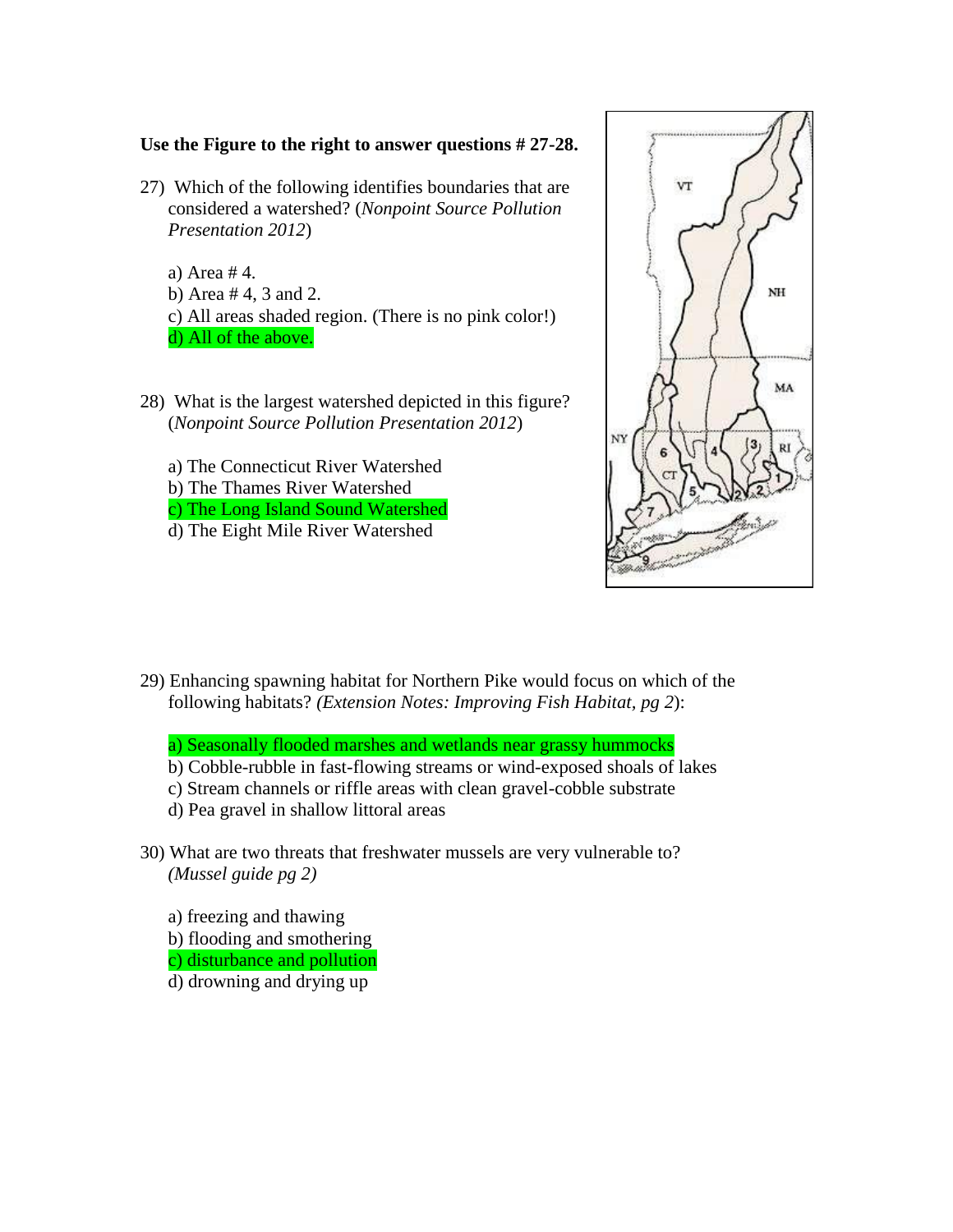- 31) Which of the following is a best management practice that should apply when considering construction of a dock? *(Reducing Recreational Impacts pg 3)*
	- a) Apply wood preservatives once the dock is installed to prevent rotting.
	- b) Construct a dock at least three times the size of the expected vessel.
	- c) Build a patio next to the dock.
	- d) Construct all docks to allow free flow of water beneath them to prevent erosion and sedimentation along the shore.
- 32) EPT (Ephemeroptera, Plecoptera, Trichoptera) values can tell biologists a lot about the pollution levels in a stream. Which range is indicated as showing a high quality stream? *(Macro Guide, pg 3)*



33) How would you classify a small seasonally water filled depression, absent of a fish population and containing no inlets or outflows? *(Wicked Big Puddles pg 1)*

a) pond b) vernal pool c) detention basin d) autumnal puddle

34) Which body of water do you plan to spend most time enjoying this summer?

(ANY answer receives 1 point)